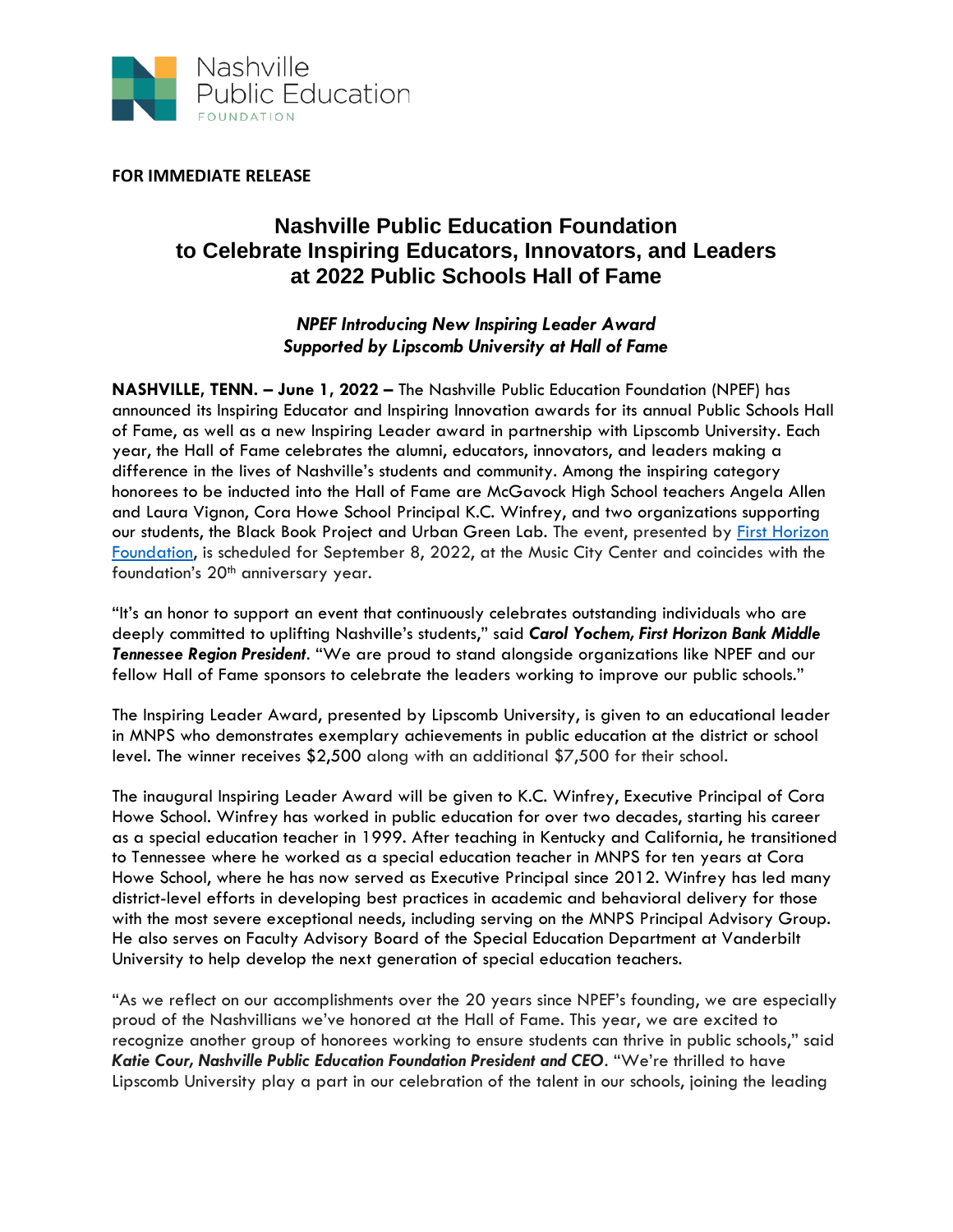organizations sponsoring Hall of Fame Awards, including Belmont University, Nissan, UBS, and Vanderbilt University."

In addition to the new award, NPEF has announced its honorees for the 2022 Public Schools Hall of Fame Annette Eskind Inspiring Educator and Thomas J. Sherrard Inspiring Innovation and Inspiring Educator Awards.

The Annette Eskind Inspiring Educator Award, presented by UBS, honors two MNPS teachers who have demonstrated an incredible dedication to students through the unpredictable changes and challenges of the pandemic. Each Inspiring Educator receives \$2,500 along with an additional \$2,500 for their schools to support their work. The 2022 Inspiring Educators are:

- **Angela Allen, a Cambridge AICE Psychology and AVID teacher at McGavock High** School. Angela has worked in in Metro Nashville Public Schools for 15 years. She has worked in numerous areas of special education serving as an Instructional Facilitator for the MNPS District special education department, instructor and case manager at a behavior school, and also led special education departments at three different schools within MNPS. Prior to her current role, Angela created a curriculum and course offering for high school juniors to prepare for college, and is the co-founder and CEO of CollegeLeaps, a startup geared towards providing equitable access to college for all students.
- **Laura Vignon,** the instructional coach for all content areas at McGavock High School. Laura serves over 120 teachers in MNPS. Prior to her role as an instructional coach, Laura gained 14 years in the classroom teaching standard, honors, and Advanced Placement courses in U.S. History, World History, Government, and Leadership. Laura serves on several leadership teams, including the school leadership team and the AVID Leadership team. She was the Social Studies Department head at her school for five years. At the district level, she currently serves on the AVID District Team and served as the MNPS Social Studies Council lead for two years. Laura is the co-founder and President of CollegeLeaps.

The Thomas J. Sherrard Inspiring Innovation Award, presented by Nissan, recognizes outstanding organizations making a difference for Nashville's students. Each Inspiring Innovation honoree will be awarded a \$5,000 grant to further their mission. This year's recipients are:

- [The Black Book Project,](https://bookem-kids.org/theblackbookproject/) an effort to collect books featuring black characters for children who would otherwise not have access to books that represent them. Launched by Book'em board member and former teacher Meredith McKinney, the Black Book Project has collected thousands of books to distribute to schools, businesses, government institutions, religious organizations, and other community groups serving low-income youth in Davidson County.
- [Urban Green Lab,](https://urbangreenlab.org/) a nonprofit organization teaching communities about sustainable living. The organization's Sustainable Classrooms division aims to show that sustainable living can be a part of any classroom, training educators to teach through a sustainability lens and allow students to connect to the larger would outside of their school's walls through home investigations and project-based learning activities. The Students in Sustainability program